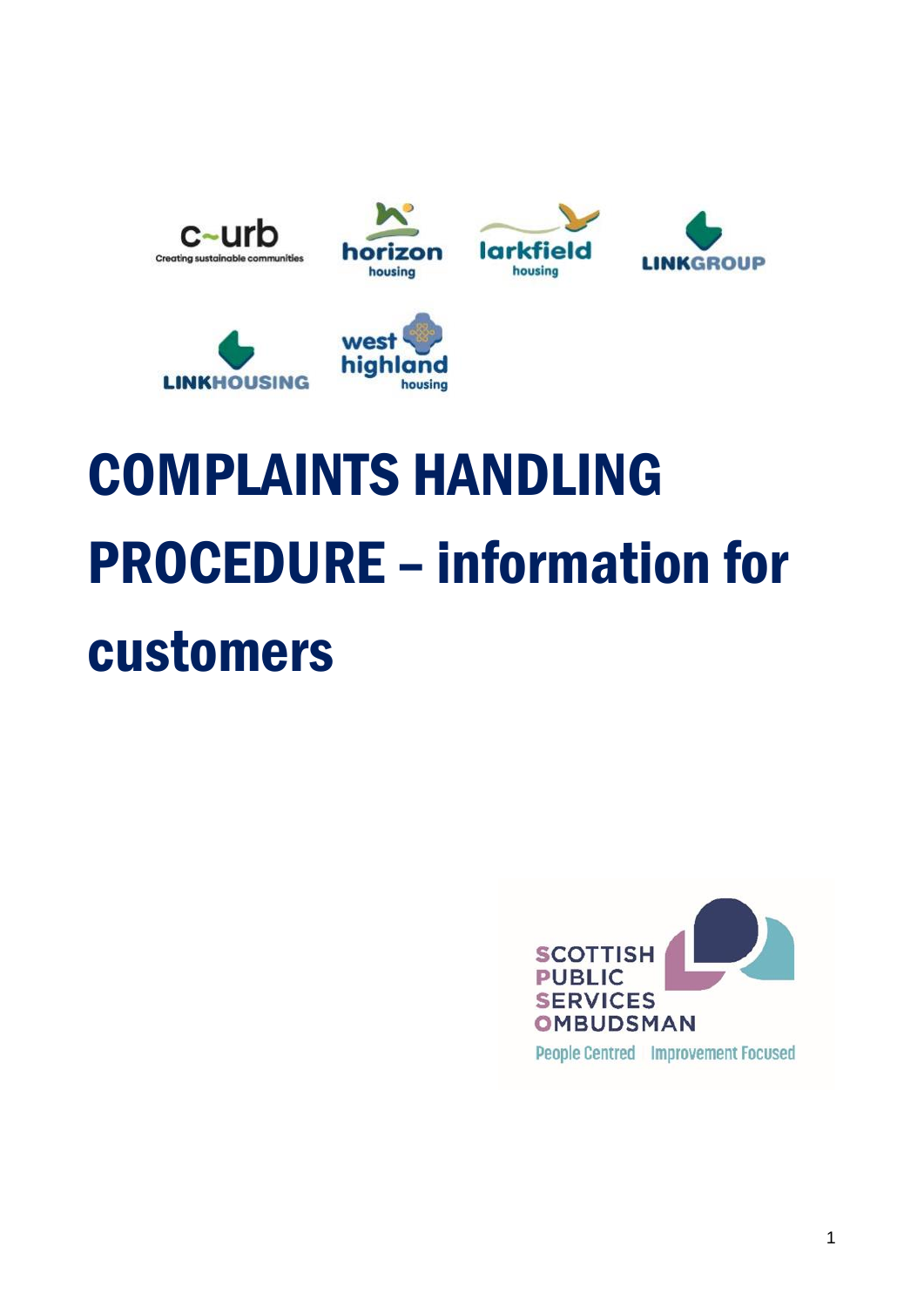## **CONTENTS**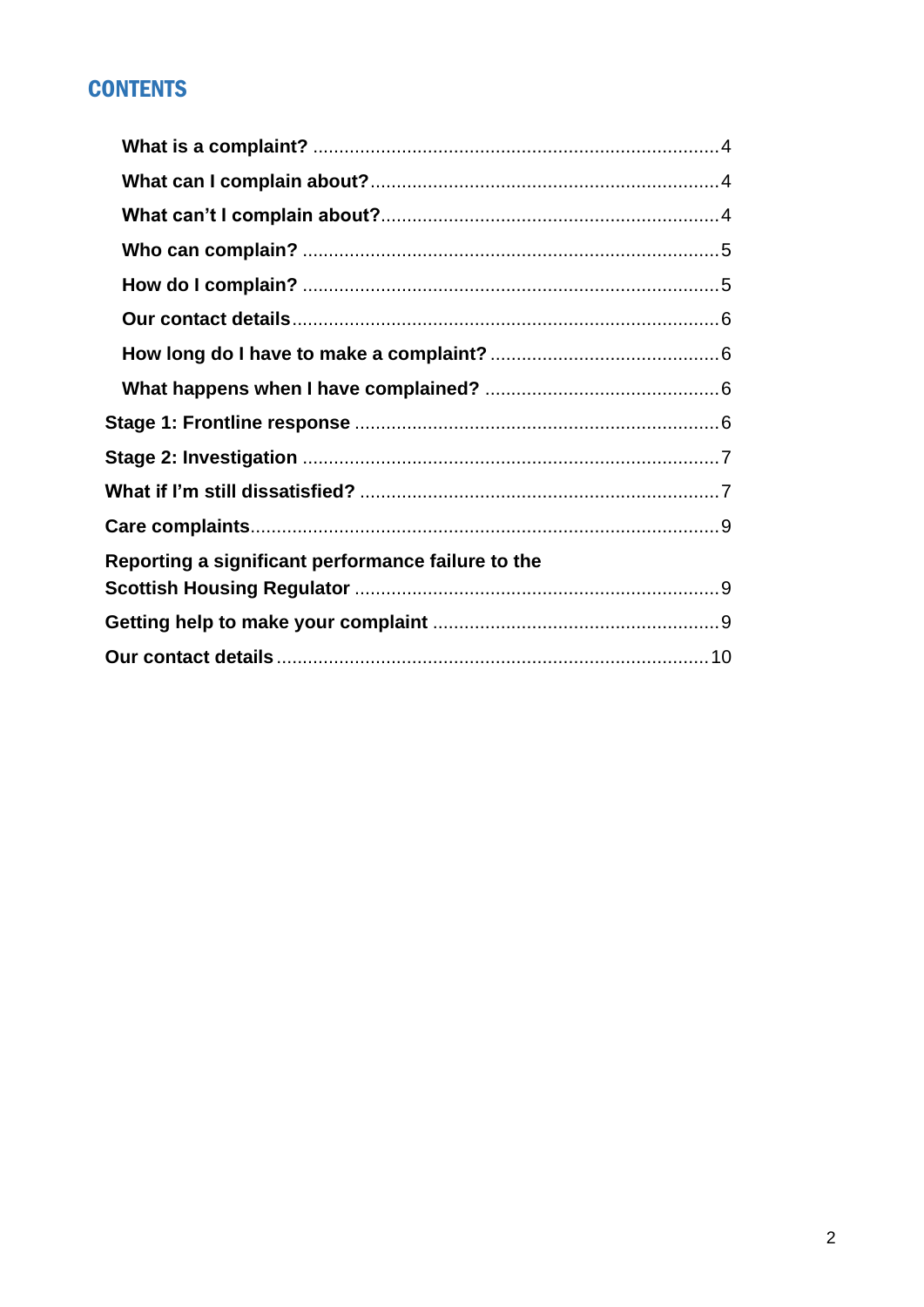#### A QUICK GUIDE TO OUR COMPLAINTS PROCEDURE

#### COMPLAINTS PROCEDURE

You can make your complaint in person, by phone, by email or in writing.

We have a two-stage complaints procedure. We will always try to deal with your complaint quickly. But if it is clear that the matter will need investigation, we will tell you and keep you updated on our progress.

If your complaint relates to a care service you can choose to complain to us or to the Care Inspectorate.

#### STAGE 1: FRONTLINE RESPONSE

We will always try to resolve your complaint quickly, within five working days if we can.

If you are dissatisfied with our response, you can ask us to consider your complaint at stage 2.

#### STAGE 2: INVESTIGATION

We will look at your complaint at this stage if you are dissatisfied with our response at stage 1. We also look at some complaints immediately at this stage, if it is clear that they need investigation.

We will acknowledge your complaint within three working days.

We will confirm the points of complaint to be investigated and what you want to achieve.

We will investigate the complaint and give you our decision as soon as possible. This will be after no more than 20 working days *unless* there is clearly a good reason for needing more time.

#### SCOTTISH PUBLIC SERVICES OMBUDSMAN (SPSO)

If, after receiving our final decision on your complaint, you remain dissatisfied with our decision or the way we have handled your complaint, you can ask the SPSO to consider your complaint.

There are some complaints about housing that have an alternative route for independent review. We will tell you how to seek independent review when we give you our final response on your complaint.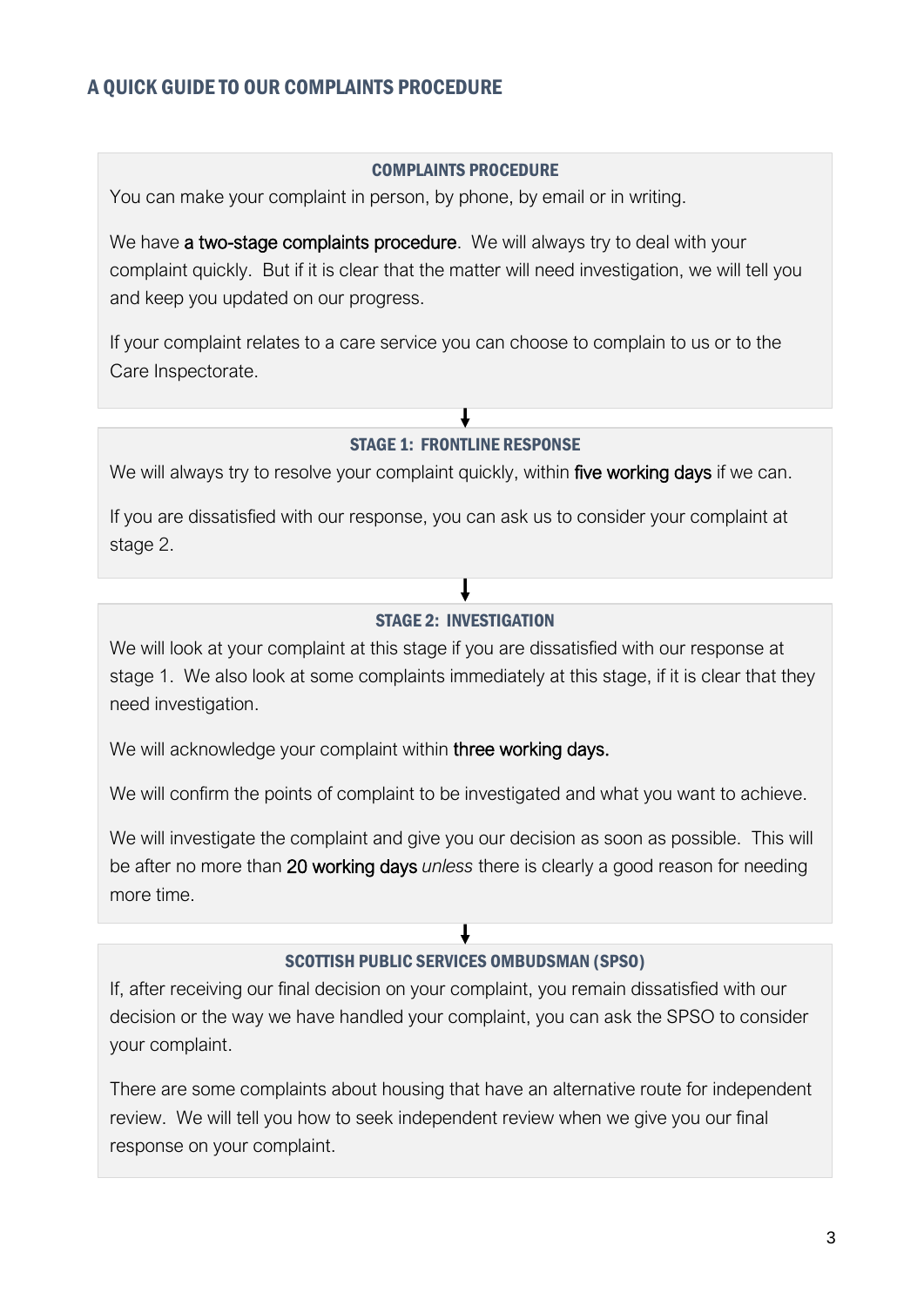### LINK IS COMMITTED TO PROVIDING HIGH-QUALITY CUSTOMER SERVICES

#### We value complaints and use information from them to help us improve our services.

1. If something goes wrong or you are dissatisfied with our services, please tell us. This leaflet describes our complaints procedure and how to make a complaint. It also tells you about how we will handle your complaint and what you can expect from us.

#### <span id="page-3-0"></span>What is a complaint?

2. We regard a complaint as any expression of dissatisfaction about our action or lack of action, or about the standard of service provided by us or on our behalf.

#### <span id="page-3-1"></span>What can I complain about?

- 3. You can complain about things like:
	- failure or refusal to provide a service
	- inadequate quality or standard of service, or an unreasonable delay in providing a service
	- delays in responding to enquiries or requests
	- unfairness, bias or prejudice in service delivery
	- lack of provision, or the provision of misleading, unsuitable or incorrect advice or information
	- a repair that has not been carried out properly or in an agreed timeframe
	- dissatisfaction with one of our policies or its impact on the individual
	- failure to properly apply law, procedure or guidance when delivering services
	- failure to follow the appropriate administrative process
	- conduct, treatment by or attitude of a member of staff or contractor (except where there are arrangements in place for the contractor to handle the complaint themselves); or
	- disagreement with a decision, (except where there is a statutory procedure for challenging that decision, or an established appeals process followed throughout the sector).
- 4. Your complaint may involve more than one Link service or be about someone working on our behalf.

#### <span id="page-3-2"></span>What can't I complain about?

- 5. There are some things we can't deal with through our complaints handling procedure. These include:
	- a routine first-time request for a service
	- a request for compensation only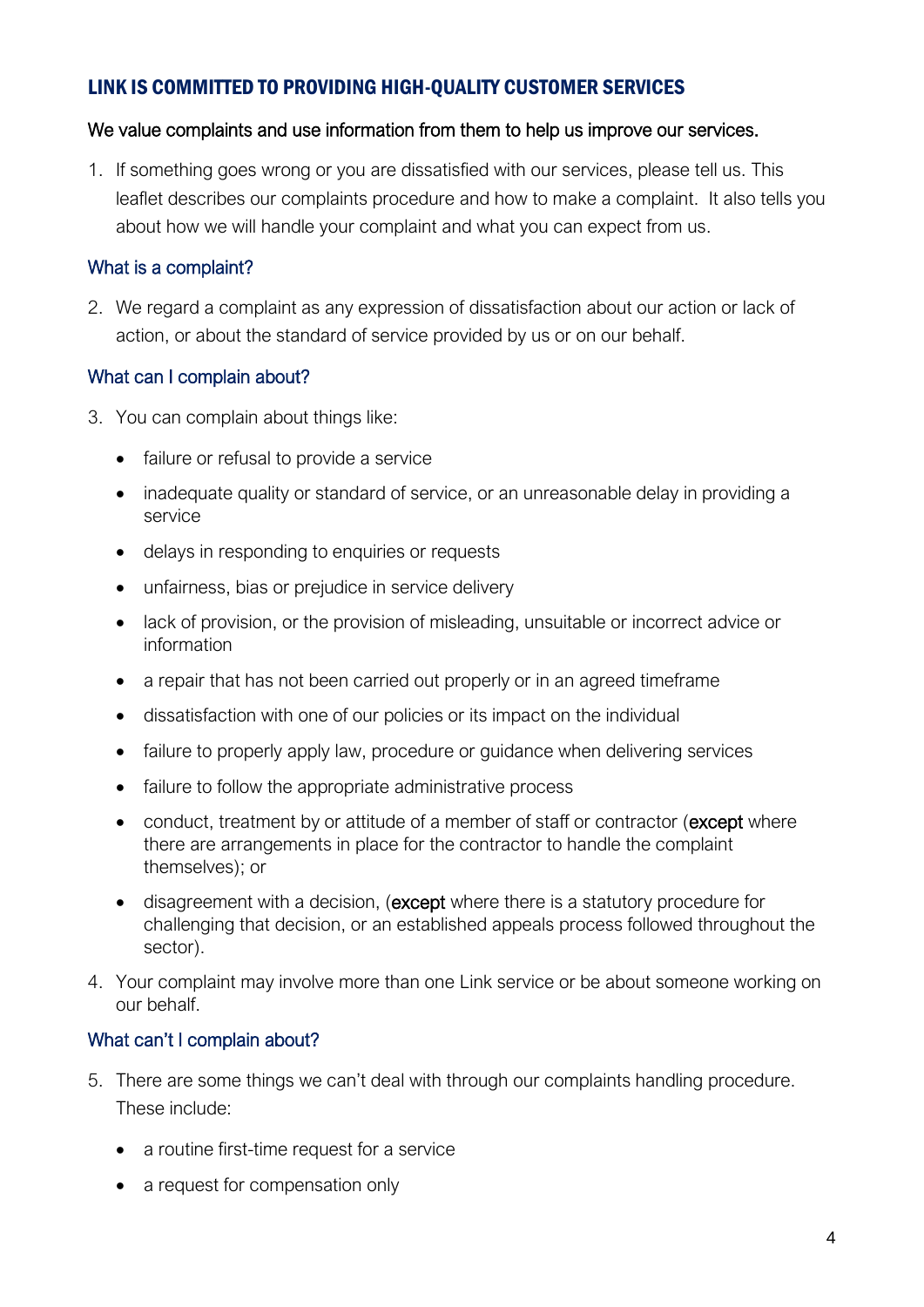- issues that are in court or have already been heard by a court or a tribunal (if you decide to take legal action, you should let us know as the complaint cannot then be considered under this process)
- disagreement with a decision where there is a statutory procedure for challenging that decision (such as for freedom of information and subject access requests), or an established appeals process followed throughout the sector
- a request for information under the Data Protection or Freedom of Information (Scotland) Acts
- a grievance by a staff member or a grievance relating to employment or staff recruitment
- a concern raised internally by a member of staff (which was not about a service they received, such as a whistleblowing concern)
- a concern about a child or an adult's safety
- an attempt to reopen a previously concluded complaint or to have a complaint reconsidered where we have already given our final decision
- abuse or unsubstantiated allegations about our organisation or staff where such actions would be covered by our *[Unacceptable Actions Policy or equivalent]*; or
- a concern about the actions or service of a different organisation, where we have no involvement in the issue (except where the other organisation is delivering services on our behalf).
- 6. If other procedures or rights of appeal can help you resolve your concerns, we will give information and advice to help you.

#### <span id="page-4-0"></span>Who can complain?

7. Anyone who receives, requests or is directly affected by our services can make a complaint to us. This includes the representative of someone who is dissatisfied with our service (for example, a relative, friend, advocate or adviser). If you are making a complaint on someone else's behalf, you will normally need their written consent. Please also read the section on Getting help to make your complaint below.

#### <span id="page-4-1"></span>How do I complain?

- 8. You can complain in person at any of our offices, by phone, in writing, by email or by visiting [www.linkhousing.org.uk.](http://www.linkhousing.org.uk/)
- 9. It is easier for us to address complaints if you make them quickly and directly to the service concerned. So please talk to a member of our staff at the service you are complaining about. Then they can try to resolve the issue.

10.When complaining, please tell us:

- your full name and contact details;
- as much as you can about the complaint;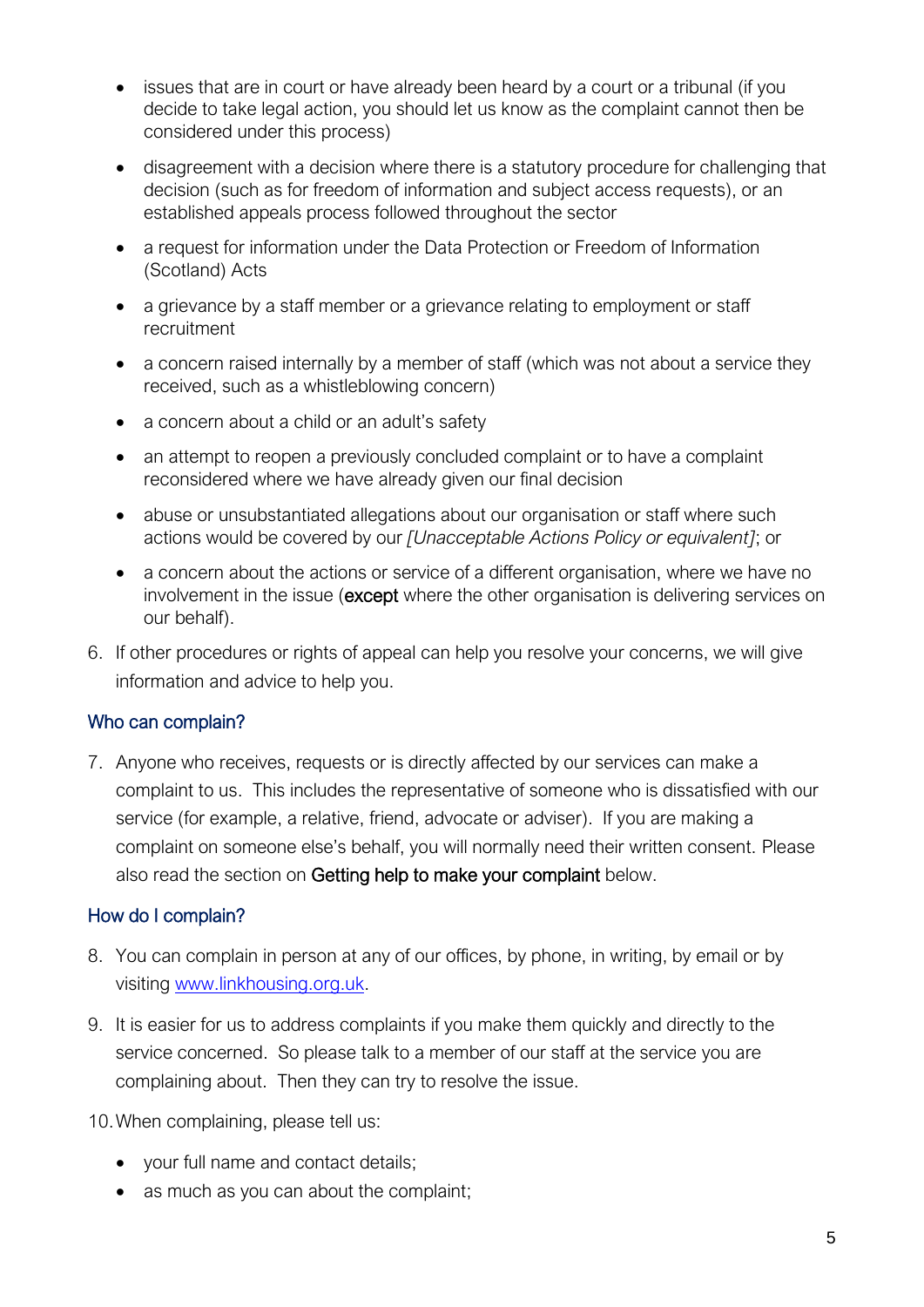- what has gone wrong; and
- <span id="page-5-1"></span>• what outcome you are seeking.

#### <span id="page-5-0"></span>Our contact details

- Telephone: [03451 400 100](tel:+03451400100)
- Email: [csc@linkhaltd.co.uk](https://linkhousing.org.uk/umbraco/%22mailto:csc@linkhaltd.co.uk)
- Write to us: Link, Watling House, Callendar Business Park, Falkirk, FK1 1XR
- Live chat [www.linkhousing.org.uk](http://www.linkhousing.org.uk/)

#### How long do I have to make a complaint?

11.Normally, you must make your complaint within six months of:

- the event you want to complain about; or
- finding out that you have a reason to complain.
- 12.In exceptional circumstances, we may be able to accept a complaint after the time limit. If you feel that the time limit should not apply to your complaint, please tell us why.

#### <span id="page-5-2"></span>What happens when I have complained?

13.We will always tell you who is dealing with your complaint. Our complaints procedure has two stages.

#### <span id="page-5-3"></span>STAGE 1: FRONTLINE RESPONSE

- 14.We aim to respond to complaints quickly (where possible, when you first tell us about the issue). This could mean an on-the-spot apology and explanation if something has clearly gone wrong, or immediate action to resolve the problem.
- 15.We will give you our decision at stage 1 in five working days or less, unless there are exceptional circumstances.
- 16.If you are not satisfied with the response we give at this stage, we will tell you what you can do next. If you choose to, you can take your complaint to stage 2. You must normally ask us to consider your complaint at stage 2 either:
	- within six months of the event you want to complain about or finding out that you have a reason to complain; or
	- within two months of receiving your stage 1 response (if this is later).
- 17.In exceptional circumstances, we may be able to accept a stage 2 complaint after the time limit. If you feel that the time limit should not apply to your complaint, please tell us why.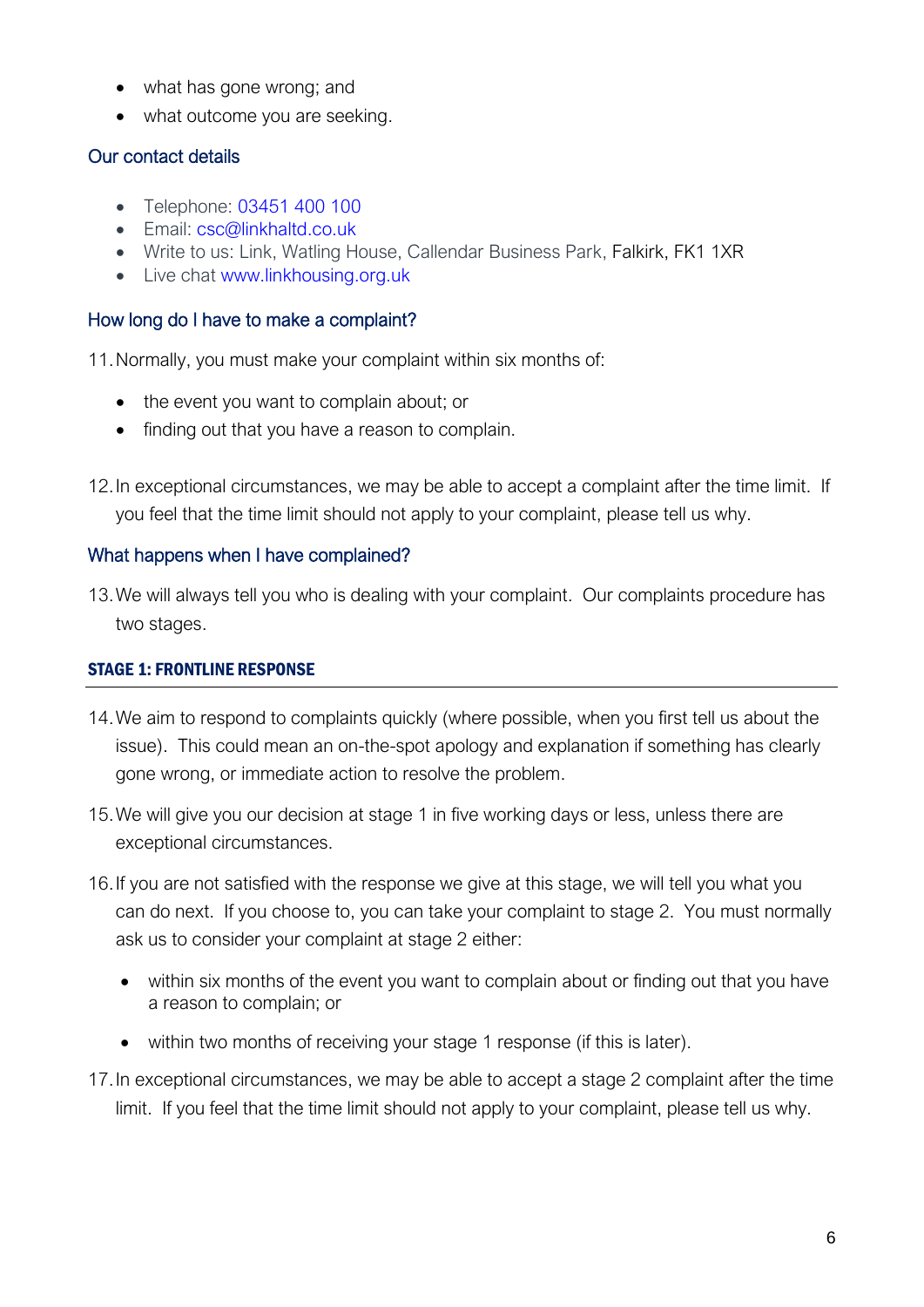#### <span id="page-6-0"></span>STAGE 2: INVESTIGATION

18.Stage 2 deals with two types of complaint: where the customer remains dissatisfied after stage 1 and those that clearly require investigation, and so are handled directly at this stage. If you do not wish your complaint to be handled at stage 1, you can ask us to handle it at stage 2 instead.

19.When using stage 2:

- we will acknowledge receipt of your complaint within three working days;
- we will confirm our understanding of the complaint we will investigate and what outcome you are looking for;
- we will try to resolve your complaint where we can (in some cases we may suggest using an alternative complaint resolution approach, such as mediation); and
- <span id="page-6-1"></span>• where we cannot resolve your complaint, we will give you a full response as soon as possible, normally within 20 working days.
- 20.If our investigation will take longer than 20 working days, we will tell you. We will tell you our revised time limits and keep you updated on progress.

#### What if I'm still dissatisfied?

21.After we have given you our final decision, if you are still dissatisfied with our decision or the way we dealt with your complaint, you can ask the Scottish Public Services Ombudsman (SPSO) to look at it.

The SPSO is an independent organisation that investigates complaints. They are not an advocacy or support service (but there are other organisations who can help you with advocacy or support).

You can ask the SPSO to look at your complaint if:

- you have gone all the way through Link's complaints handling procedure
- it is less than 12 months after you became aware of the matter you want to complain about; and
- the matter has not been (and is not being) considered in court.

The SPSO will ask you to complete a complaint form and provide a copy of our final response to your complaint.

You can do this online at [www.spso.org.uk/complain/form](http://www.spso.org.uk/complain/form) or call them on Freephone 0800 377 7330.

You may wish to get independent support or advocacy to help you progress your complaint. See the section on Getting help to make your complaint below.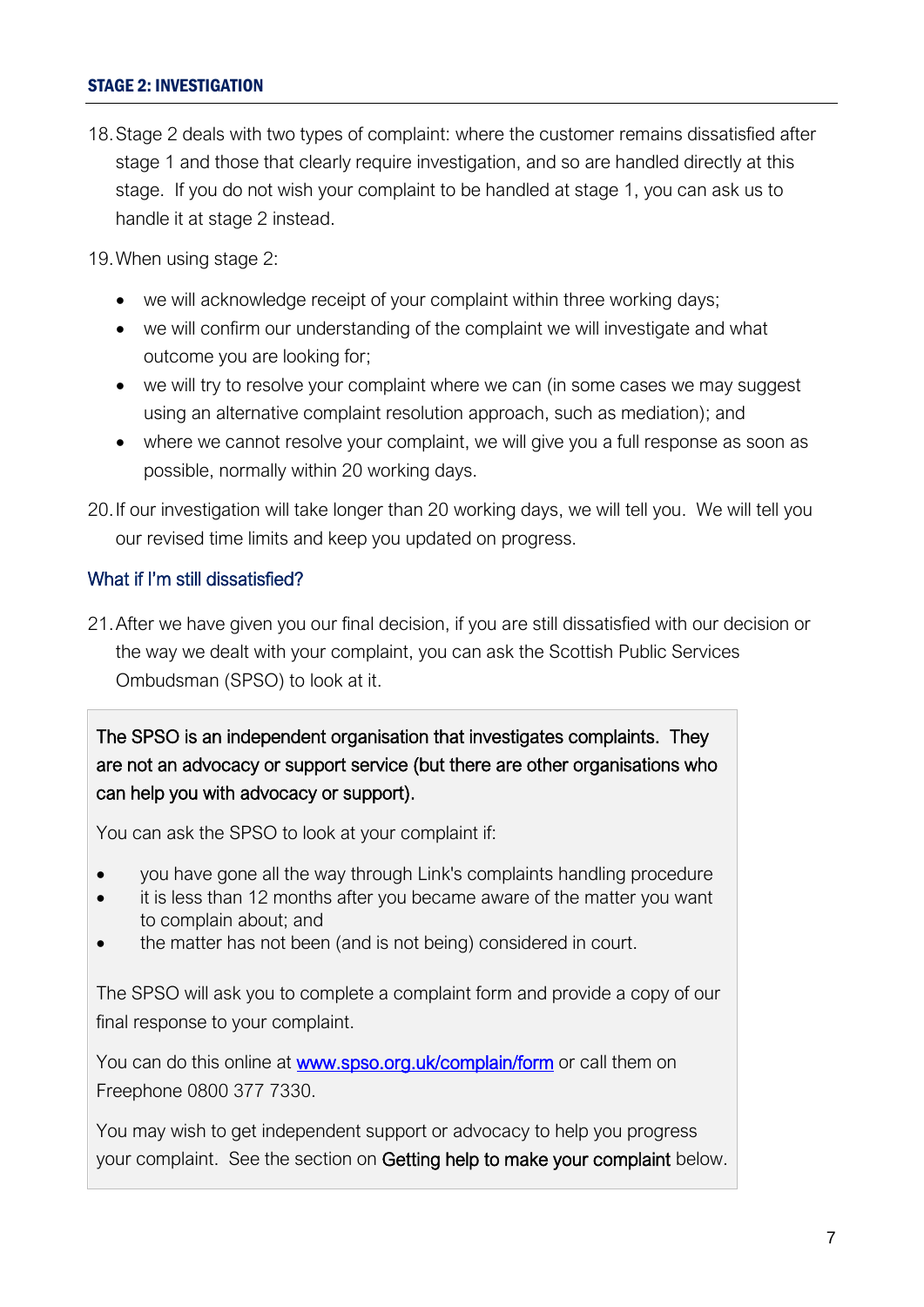The SPSO's contact details are: SPSO Bridgeside House 99 McDonald Road **Edinburgh** EH7 4NS (if you would like to visit in person, you must make an appointment) Their freepost address is: FREEPOST SPSO This is all you need to write on the envelope, and you don't need a stamp. Freephone: 0800 377 7330

Online contact [www.spso.org.uk/contact-us](http://www.spso.org.uk/contact-us) Website: [www.spso.org.uk](http://www.spso.org.uk/)

22. There are some complaints about housing that have an alternative route for independent review. We will tell you how to seek independent review when we give you our final response on your complaint.

#### Factoring complaints

23. Should your complaint be in relation to our factoring service and you are dissatisfied with our final decision you can contact the First-tier Tribunal for Scotland.

The First-tier Tribunal for Scotland contact details are:

First-tier Tribunal for Scotland Glasgow Tribunals Centre 20 York Street GLASGOW G2 8GT Telephone: 0141 302 5900

Please refer to: [Home | Housing and Property Chamber](https://www.housingandpropertychamber.scot/home)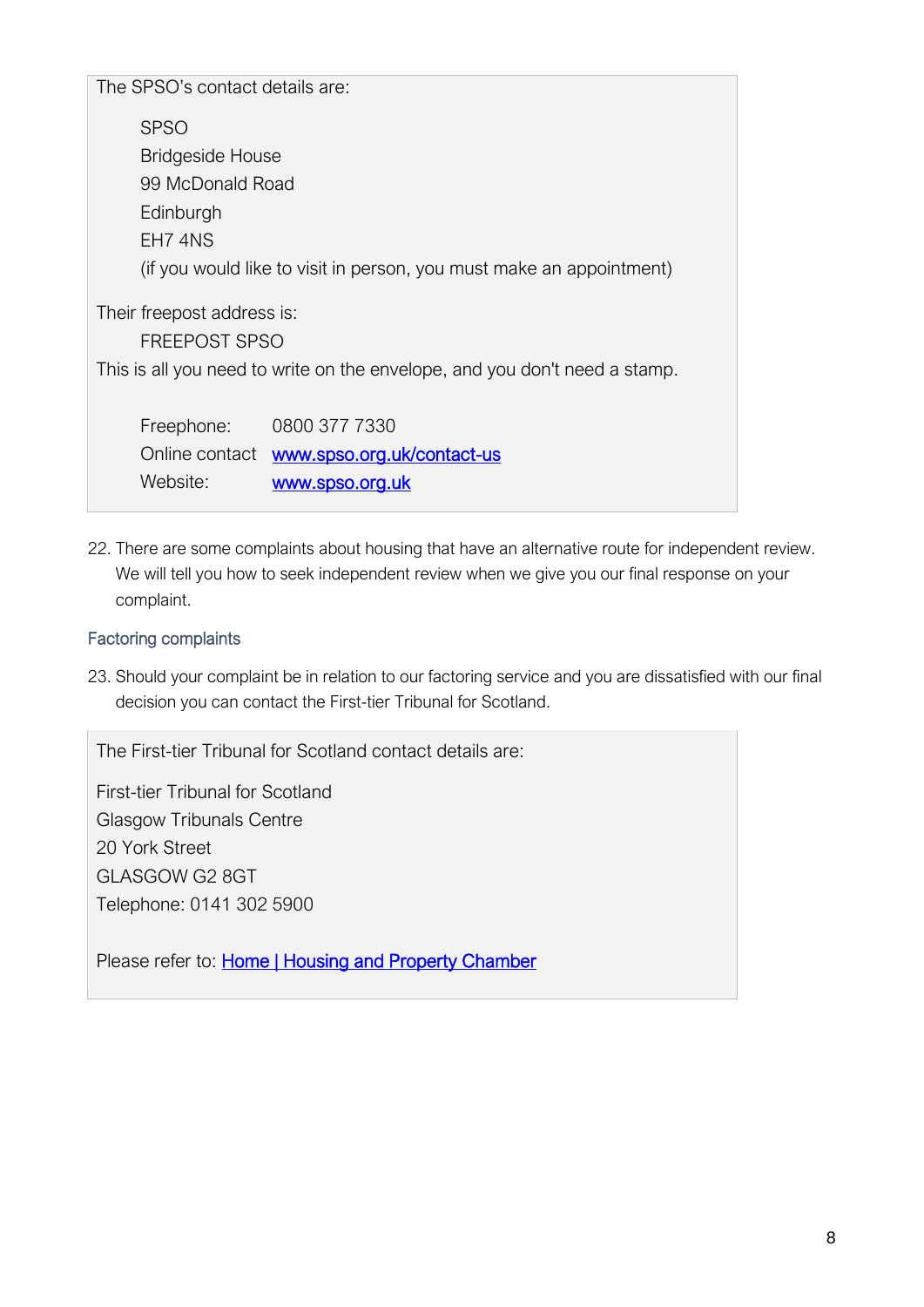#### <span id="page-8-0"></span>Care complaints

*24. If your complaint relates to a care service we provide, you can choose whether to complain to us or the Care Inspectorate. You can find out more about their complaints procedure, or make a complaint, by contacting them.*

#### The Care Inspectorate has several offices around Scotland.

Please refer to: [www.careinspectorate.com](http://www.careinspectorate.com/) 

#### <span id="page-8-1"></span>Reporting a significant performance failure to the Scottish Housing Regulator

- 25. The Scottish Housing Regulator (SHR) can consider issues raised with them about 'significant performance failures'. A significant performance failure is defined by the SHR as something that a landlord does or fails to do that puts the interests of its tenants at risk, and which the landlord has not resolved. This is something that is a systemic problem that does, or could, affect all of a landlord's tenants. If you are affected by a problem like this, you should first report it to us. If you have told us about it but we have not resolved it, you can report it directly to the SHR.
- 26. A complaint between an individual tenant and a landlord is not a significant performance failure. Significant performance failures are not, therefore, dealt with through this complaints handling procedure. You can ask us for more information about significant performance failures. The SHR also has more information on their website: www.scottishhousingregulator.gov.uk/

#### <span id="page-8-2"></span>Getting help to make your complaint

- 27. We understand that you may be unable or reluctant to make a complaint yourself. We accept complaints from the representative of a person who is dissatisfied with our service. We can take complaints from a friend, relative, or an advocate, if you have given them your consent to complain for you.
- 28. You can find out about advocates in your area by contacting the Scottish Independent Advocacy Alliance:

#### Scottish Independent Advocacy Alliance

Tel: 0131 510 9410 Website: [www.siaa.org.uk](https://www.spso.org.uk/sites/spso/files/csa/www.siaa.org.uk)

29. You can find out about advisers in your area through Citizens Advice Scotland:

#### Citizens Advice Scotland

Website: [www.cas.org.uk](https://www.spso.org.uk/sites/spso/files/csa/www.cas.org.uk) or check your phonebook for your local citizens advice bureau.